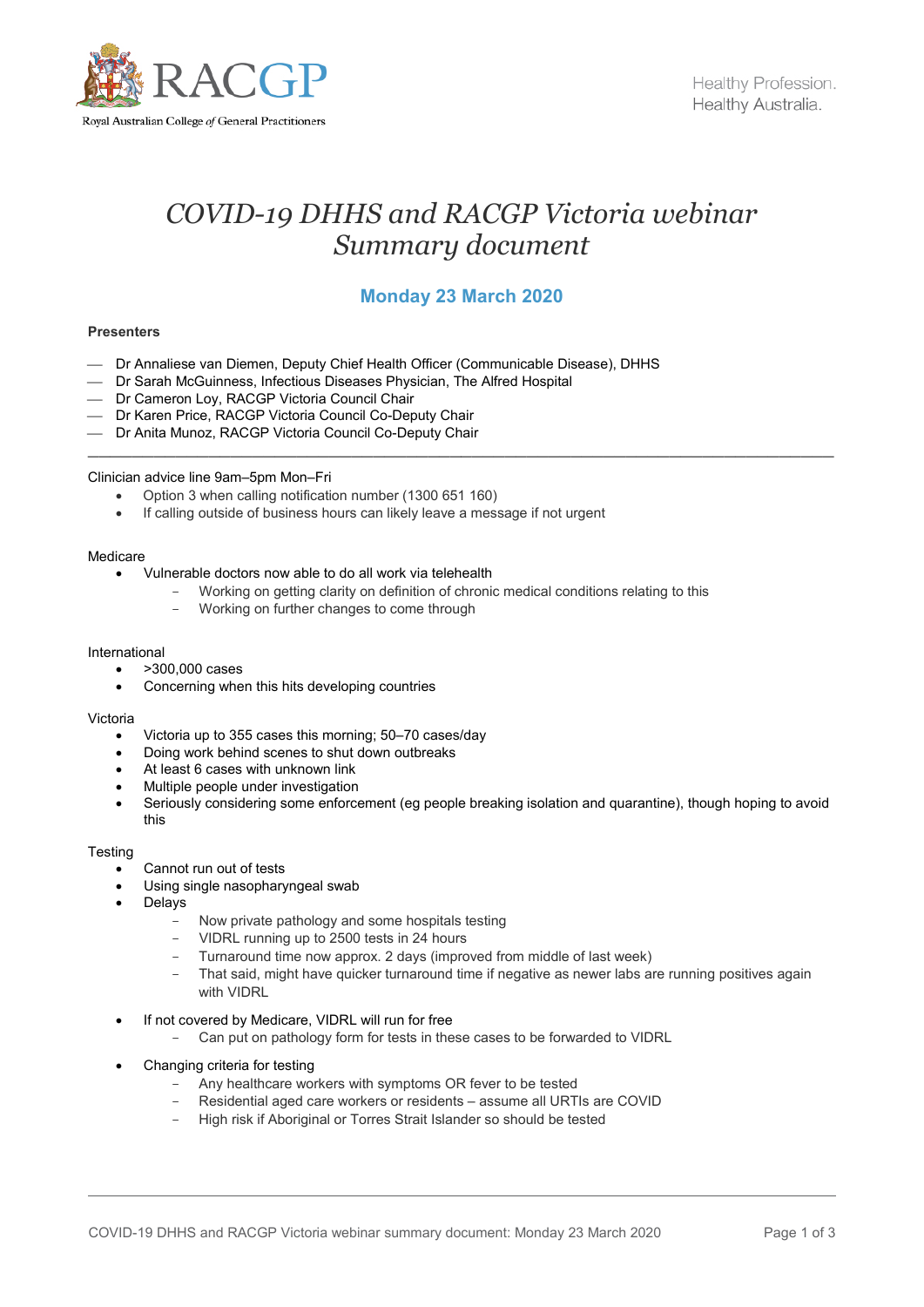

## Modelling

- Think peak might be 10–13 weeks from now
- Too many variables to know how exactly this will go
- That said, it's scary and need to take all measures that we can, particularly social distancing

## New fact sheet coming out for people with symptoms but don't fit testing criteria

• Advice: Self-isolate until 3 days after well

If in isolation and needing care

- Ambulance Victoria has system in place for this
- Encourage telehealth where possible
- Hoping COVID-specific clinics will be able to help with this as well, though this is not confirmed

## Safety with examinations

- PPE
	- Surgical mask vs n95 risk depends on if aerosolising procedures are happening
	- Surgical masks are appropriate if patient is coughing or sneezing (producing droplets)
	- Cannot guarantee cloth masks are helping, but unlikely to hurt
- ENT examinations in children
	- Encouraged to use PPE when there might be droplets
	- DHHS working with Commonwealth to get more masks released to general practice
	- Eye protection important and one part of PPE that can be cleaned and re-used

## Social distancing

- Not banning family gatherings, but consider what can be done electronically or meeting outside
- Work on protecting people who are most at risk

## **Communications**

• New comms team at DHHS just started

## Influenza vaccination

- From infectious diseases perspective, very few people should have 2 flu vaccines
	- One issue is limited supply, even though largest order ever placed would prefer to cover everyone than get some people twice
	- Higher dose vaccination for older people is because with advanced age coverage does not last as long
	- Only small number of people who are very high risk should get 2 immunisations
	- Important to give free vaccines out only to those who qualify as order is based on people who have those conditions
	- Consider carpark flu clinics and do things by telephone with nurse not feasible for a lot of clinics, though
	- Patients not to attend if in any way unwell
	- DHHS will try to get PPE for high volume flu clinics

## If Doctor positive

- Phone call will be made to see who has had 15min of face to face contact (who are the close contacts)
	- Therefore, sit further away in long consults so does not count as face to face (>1.5m)
	- Unlikely to affect too many work colleagues
	- Strict cleaning guide will be provided for work that can be done by normal cleaners<br>- No longer doing media releases when clinics are affected because there are so ma
	- No longer doing media releases when clinics are affected because there are so many of them

## Doctor tests negative but still has sniffles

• Not to return until sniffles resolved